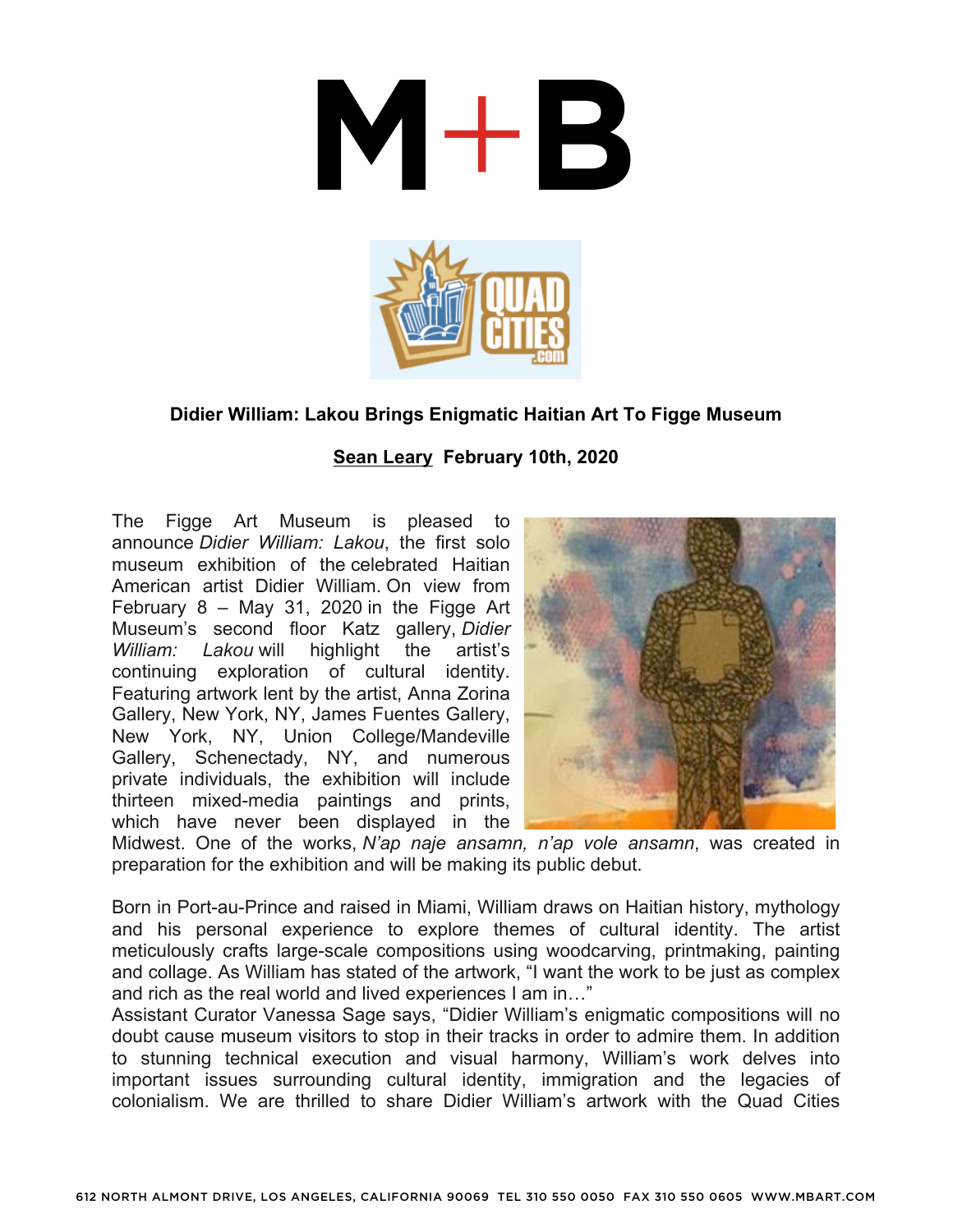## $M+B$

community."

The title of the exhibition, *Lakou,* refers to settlements in Haiti built around a shared courtyard in which family groups work together to grow food, raise livestock, and practice religious ceremonies. The lakou settlement structure was established following the Haitian Revolution (1791–1804) wherein former slaves led a successful rebellion and founded the sovereign nation of Haiti in 1804. The lakou provided a space for community bonds and cultural traditions to flourish. The legacies of colonialism, resistance, and the struggle for agency are important in William's work as are their reverberations in contemporary life.

In William's artwork, issues of race, gender, and ethnicity are also reflected in the recurring carved eye shapes within each figure. As he states, the eyes "allow the body to return the curious gazes felt by those of us who occupy unconventional bodies." The figures are strange and otherworldly, defying categorization by race or gender. As viewers look at the figures, the mass of eyes confidently gaze back, challenging the attempt to define them.

"The Figge has long had a commitment to Haitian art and artists, and we are honored to present the work of Didier William, which features iconography and concepts specific to the immigrant experience as well as Haitian culture and mythology," states Michelle Hargrave, Executive Director and CEO of the Figge. "But his powerful paintings and prints also have universal appeal. Accessible motifs, such as the repeating eye, and the ambiguity of the figures will draw viewers in and allow them to create their own interpretations and experiences."



The titles of the artwork in *Lakou* will be in Haitian Kreyòl and left intentionally untranslated on the exhibition labels, giving visitors a small sense of the language barriers faced by immigrant populations.

*Didier William: Lakou* was organized by the Figge Art Museum with the assistance of Anna Zorina Gallery, New York, and James Fuentes Gallery, New York. A full-color catalogue will be available for purchase in the Figge Art Museum Store beginning in late March 2020.

Visitors are encouraged to visit the Figge's Haitian gallery to learn more about the history as well as the artistic and cultural traditions of Haiti.